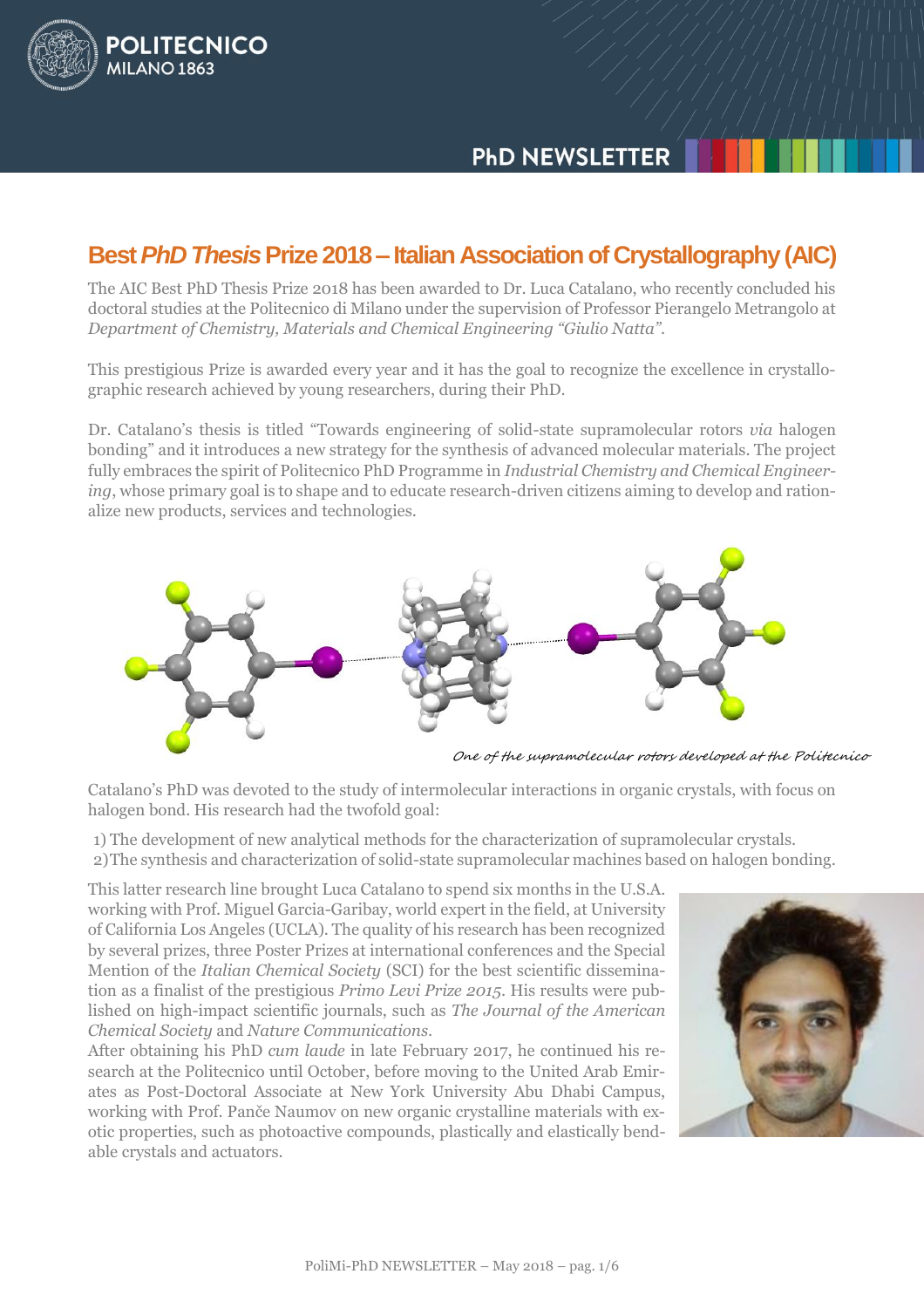# **Call and events**

#### *SISCODE PROJECT* **KICK-OFF MEETING - 3 MAY 2018**

The SISCODE (Society in Science and Innovation through CO-DEsign) research project has been recently funded under the H2020-SwafS Programme. SwafS means **Science with and for Society** and its aim is to empower the links between Research and innovation (R&I) systems and their stakeholders.

The kick-off meeting of SISCODE project will give an overview of the current status of *Responsible Research and Innovation* (RRI) in Europe and will discuss the opportunities and challenges of its practices.

May 3rd, from 9:30 to 12:30, at Polifactory, B3 Building, via Candiani 72, Milano Bovisa (Design Campus)

#### **Important! THE 2018** *PHD CALL* **IS OPEN!** *Spread the news*

Politecnico di Milano has issued the call for PhD positions, starting their career in November 2017, for candidates earning their second-level degree by October 31st, 2017. Access to Ph.D. Programmes is by selection. The University selection call is issued annually for all Ph.D. Programmes, and is viewable at the link [www.phd-admission.polimi.it](http://www.phd-admission.polimi.it/) All active PhD Programmes will offer positions in the call.

Deadline for application: May 21st 2018 at 2 PM (Italian time)

#### **FIVE** *IDEA LEAGUE* **SUMMER SCHOOLS**

IDEA League is a focused network of leading European universities of Science and Technology. Its members are TU Delft, RWTH Aachen, ETH Zurich, Chalmers University and Politecnico di Milano. This year, the League offers the students of the network the unique opportunity to develop new insights into current research and to enhance their skills and academic excellence. Application to the following "schools" is open:

- **[EMPOWERING IMAGINATION](https://sirop.org/app/e1170a9c-f209-4dbc-b679-7d250575ef50)** Politecnico di Milano, Lecco Campus, Sept 3<sup>rd</sup> —7<sup>th</sup>, 2018 (<mark>S.Chiodo</mark> and <mark>V.Schiaffonati</mark>)
- **[ASSESSING AND REDUCING SOCIETY`S ENVIRONMENTAL FOOTPRINT](https://sirop.org/app/7e14840d-81d0-4cf8-afb7-bc940794d3ab)** ETH Zurich in Filzbach (Switzerland), Sept 3rd –7 th, 2018.
- **[ETHICS OF NEW BIOTECHNOLOGIES](https://sirop.org/app/1b338959-79b9-42fb-afdb-9d079acb8f09)** TU Delft in Delft (The Netherlands), Aug 27th – 31st, 2018.
- **[SMART CITIES](https://sirop.org/app/6f83bb0c-bda7-437a-bc10-e80afaf89475)** Nanyang Technological University (Singapore) in Singapore, July 9th – 13th, 2018.
- **[FUTURE URBAN MOBILITY](https://sirop.org/app/5bc5b9ed-5c13-42e6-a3ad-b1b04725ba6d)** RWTH Aachen in Aachen (Germany), Sept 17th – 21st, 2018.

The League will cover registration and living costs of Master students and PhD candidates from the five associated Universities: selected students only have to pay for their own travel cost (the PhD research endowment of every PhD Candidate may be used to cover travel costs). It is possible to apply to more than one Summer School, though only one School will be assigned. For more information please follow the given links and read the FAQ here.

Deadline for application: May 4<sup>th</sup> at noon

# $T_{\rm b}$

 $\bigcap_{i=1}^n$ 

A)

#### **OPEN DAY OF THE PHD PROGRAM IN INFORMATION TECHNOLOGY**

Prof. Andrea Bonarini, coordinator of the PhD Program, will meet the students interested to enroll in DEIB PhD: he will explain the procedures for admission and the activities during the 3 year course, the employment after PhD Degree and the DEIB research areas.

May 4th, 2018, DEIB - Beta Room, Building 24, via Golgi 40, Milano

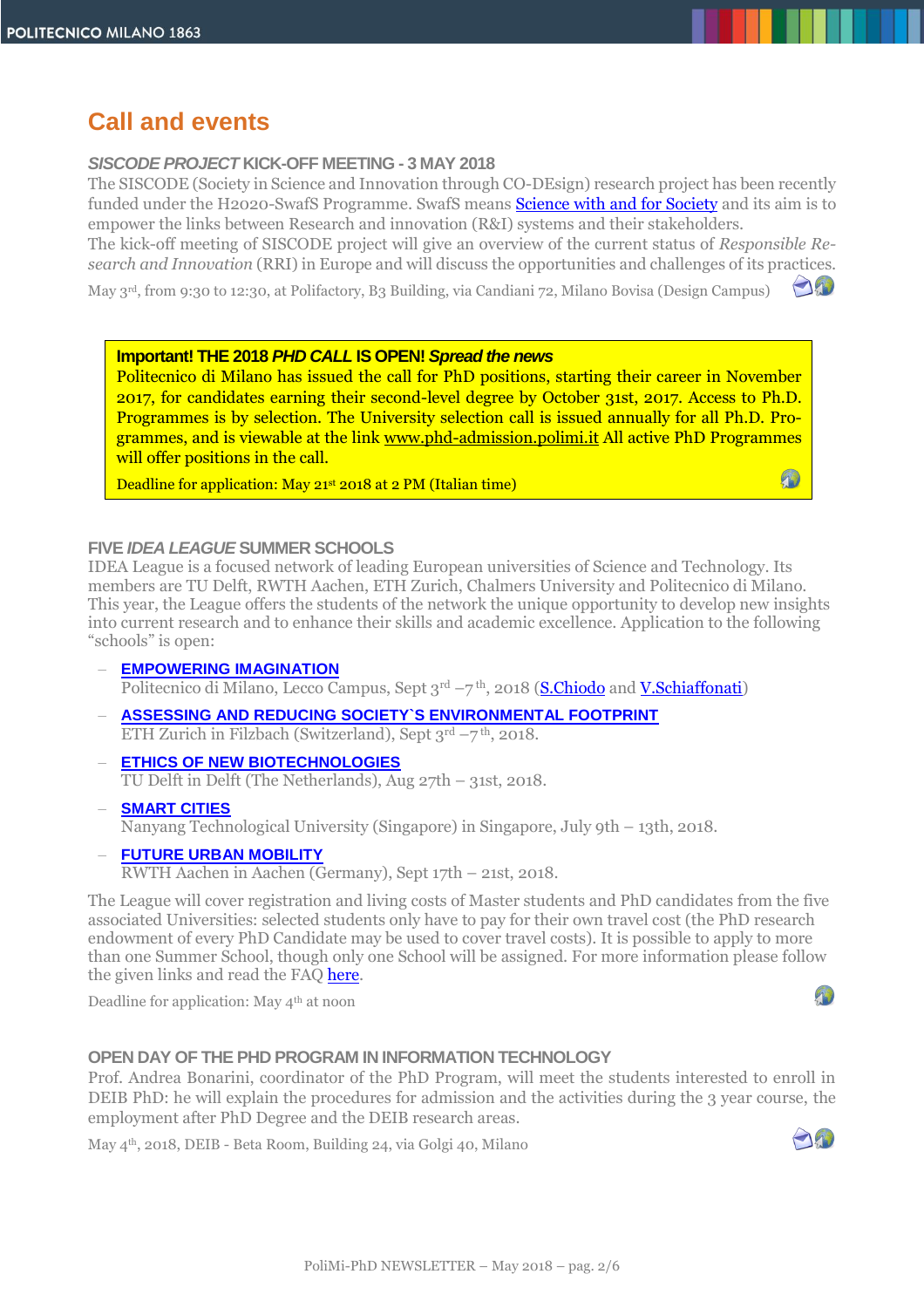# **2018 CONFERRAL OF DOCTORAL DEGREES**

Every year, the PhD School confer Doctoral Degrees in an official Diploma Ceremony, during which few invited speakers, among which some ex-PhD Candidates report their post-doctoral experience. This year, *Elvina Finzi*, PhD in Radiation Science and Technology, and *Vincenzo Manzoni*, PhD in Information Technology, will give their speech with *Salvatore Settis* and *Enrico Zio*.

Tuesday, May 15th, 9h00, Piazza Leonardo da Vinci, Milano

# **CAREER DAY – 15 MAY 2018**

The job fair for Politecnico di Milano students and graduates, awaits you. It is a valuable opportunity to:

- Speak in person to managers and HR professionals from 130 companies
- Understand which companies are hiring and the skills they are looking for
- Apply directly for open positions (jobs and internships)
- Get information about job contracts, career paths and hiring schemes.

May 15th, from 9.30 AM to 5.30 PM, Bovisa Campus - Building BL27, via Lambruschini 4, Milano



 $\mathcal{D}$ 

 $\mathcal{L}$ 

 $\mathcal{L}$ 

# *ERASMUS+ FOR TRAINEESHIP* **2018/2019 CALL**

The *Erasmus+ for Traineeship* call for the academic year 2018/2019 will be issued by mid-May with a deadline by the end of May (approximately). You will receive an email about it, as soon as it is issued. PhD Candidates may ask grants for internship and research visit period (compatible with the scholarship increase for periods abroad) at an European company or Institution (including Universities).

# *STUDIO TORTA* **PRIZE**

*Studio Torta* issues a prize for thesis on Intellectual Property. Check the **Call** and **Application form** (in Italian only)

Deadline for application: September 30th

# *IEEE ITALY SECTION ABB AWARDS 2018*

*The IEEE Italy Section issues the first call of the Awards on New Challenges for Energy and Industry thanks to the financial sponsor of one of the major players of the electric power industry, such as ABB. Two Awards have been established for 2018:*

- *the IEEE Italy Section ABB 2018 Master Thesis Award*
- *the IEEE Italy Section ABB 2018 Phd Thesis Award*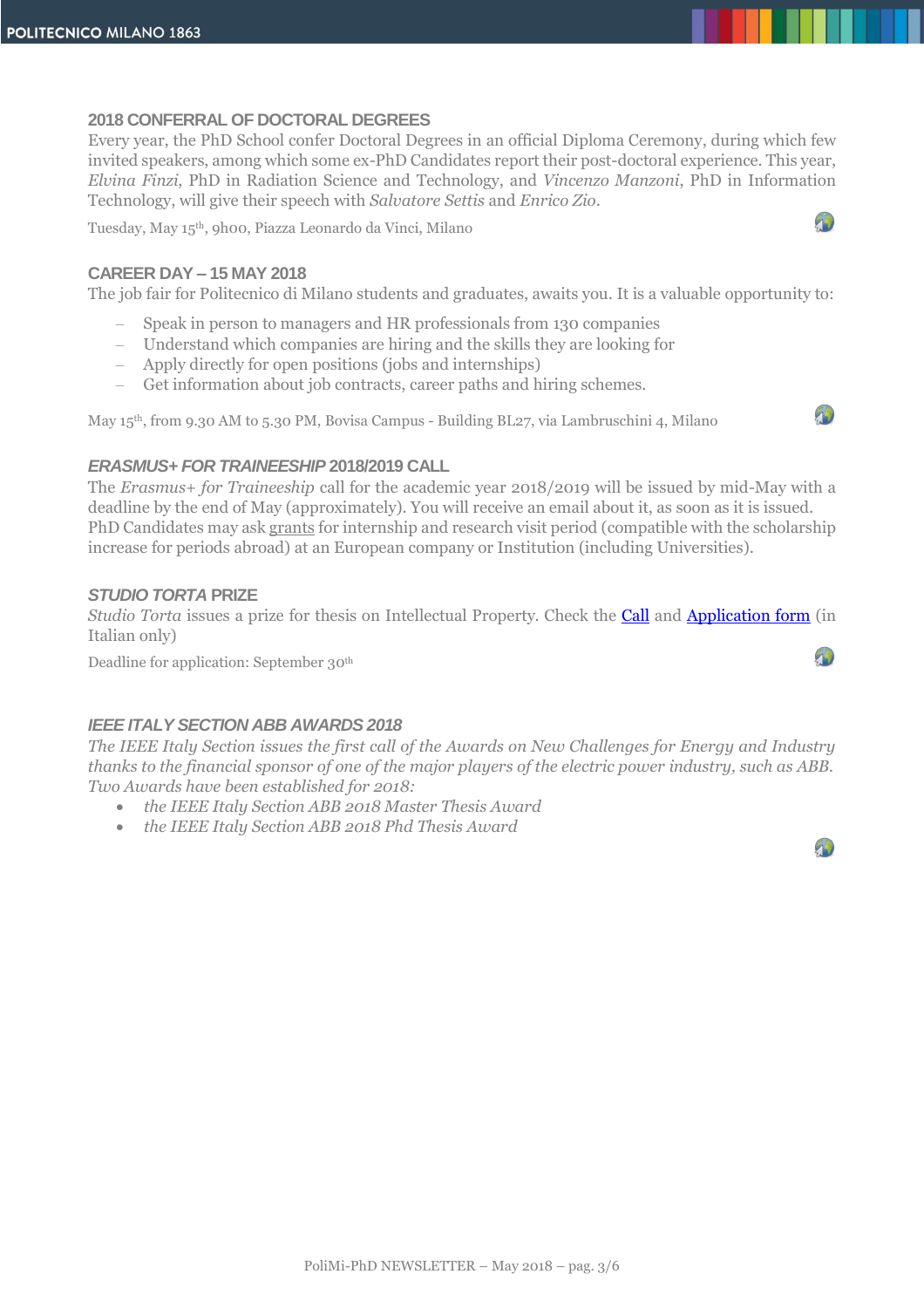# **Seminars and Workshops**

# **TEMPO: NATURA E DIREZIONE**

[Detailed Program](https://www.deib.polimi.it/eng/events/dettagli/1499) (Italian only). The session is free but an on-line registration is required (see the [Online](https://goo.gl/forms/Ni9ymmKbDuFtk4Jr1)  [Form\)](https://goo.gl/forms/Ni9ymmKbDuFtk4Jr1).

May 4th, 9h30-13h00 – DEIB, Sala Conferenze "Emilio Gatti" (Via Ponzio 34/5, Milano)

# **NOVEL APPROACH FOR SLUDGE CHARACTERIZATION: RHEOLOGICAL TESTING**

# **Prof. Azize Ayol / Prof. Roberto Canziani**

The new rheological analysis techniques, the different rheometers and sensors with different geometries will be talked regarding the practical applications

Friday, June  $6<sup>th</sup>$ , 10 AM – 1 PM; Aula Bianca, Building 21, 6th floor

### **FATE AND REMOVAL OF MICROPOLLUTANTS IN WASTEWATER TREATMENT PLANTS**

# **Prof. Juan Lema / Prof. Roberto Canziani**

This 3-hour seminar will present the problem of emerging micropollutants in wastewater treatment, as well as remedial techniques

Wednesday,June 13th, 10 AM – 1 PM; Aula Bianca, Building 21, 6th floor

# **SUMMER SCHOOL ON WORKPLACE MANAGEMENT – SSWM 2018**

#### **Prof. Andrea Ciaramella**

2-week course aimed at training students, practictioners and researchers to manage interdisciplinary projects on workplace change.

Mon 9 – Fri 20 July, 2018

# **Starting courses – PhD School**

#### **INDUSTRIAL SKILLS**

#### **Prof. Paolo Biscari**

Develop and exploit in the young PhD students a system of skills development and innovation management in industrial and service companies.

From May 21st to May 31st, 2018

# **SCIENTIFIC COMMUNICATION IN ENGLISH**

#### **Prof. Paolo Biscari, Prof. Sluckin Timothy Jan**

The aim of the course is to develop and improve the candidates' scientific writing, as well as increase their ability to deliver scientific and technical presentations in English.

From May 21st, to June 15<sup>th</sup>, 2018



O



A



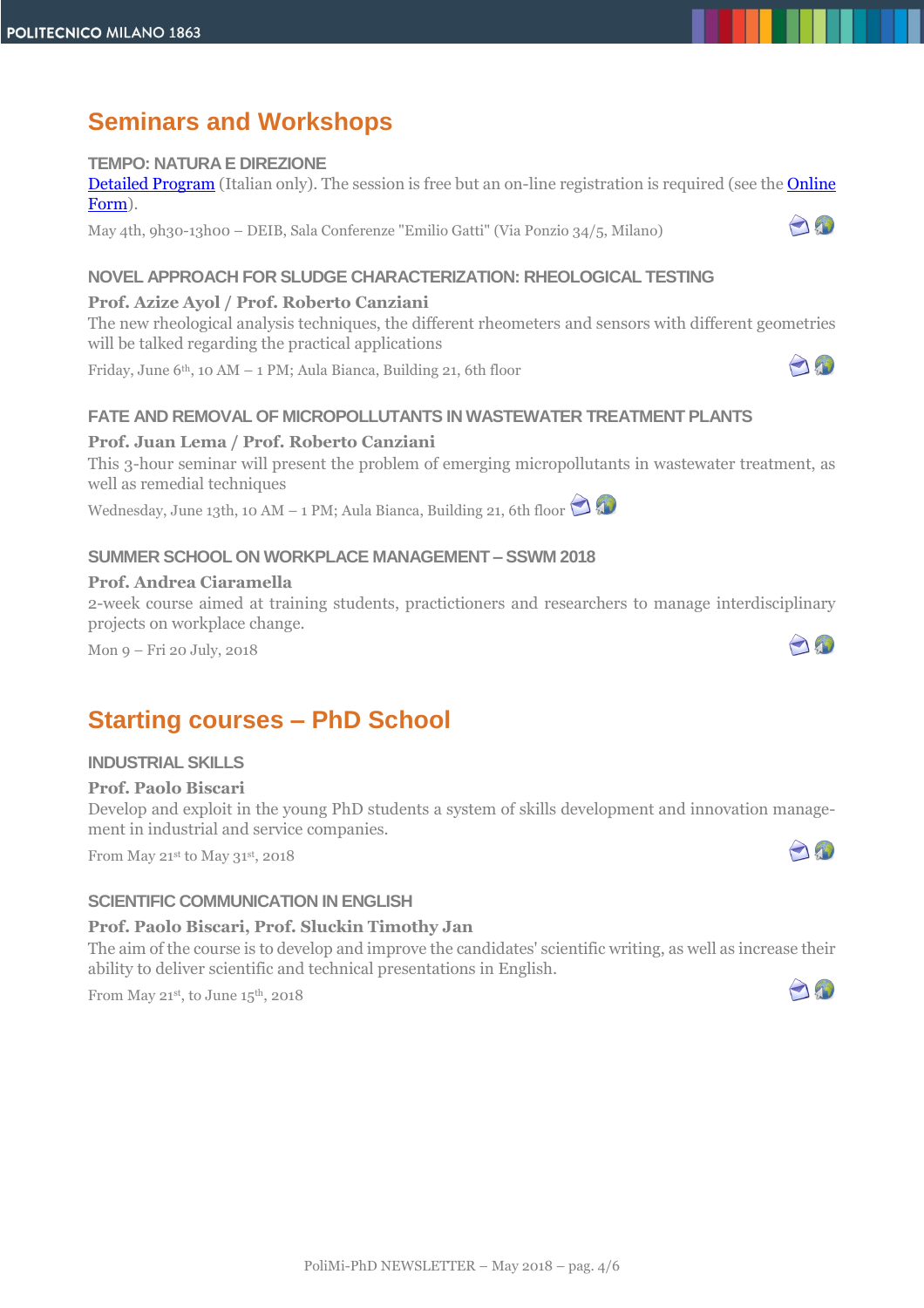# **Starting courses – Doctoral Programmes**

# **PhD in** *Architecture, Built Environment and Construction Engineering*

# **FUNDAMENTALS OF PARAMETRIC MODELLING**

# **Proff. Maurizio Vianello (DMAT), Luigi Cocchiarella (DAStU), Ingrid Paoletti (DABC)**

This *multidisciplinary* course, whose complete title include "FROM ARCHITECTURAL GEOMETRY TO THE DESIGN OF ARCHITECTURAL FORMS AND THEIR FUNCTIONS", deals with the main advancements in "Architectural Geometry" and aims twofold to lay the foundation for an advanced use of modelling tools (in the so-called "digital practice") and to represent the main research lines about their use in the design phases, in the analysis of the built environment and their transformations, and in the management of the (digital) manufacturing and on site construction activities.

Lectures from May  $2<sup>nd</sup>$  to  $25<sup>th</sup>$ 

# **DESIGN/MEMORY/INVENTION**

# **Proff. Francesca Bonfante, Nora Lombardini, Cristina Pallini**

Starting from future challenges as put forth by Horizon 2020, this course will examine a series of exemplary projects which "pushed forward" the conception of new technical solutions, new spatial frameworks and new expressive forms, while addressing the theme of memory, in search of reference values and a critical approach. PhD students will be asked to analyze the past and related memories, clarifying which criteria can be adopted in view of understanding how to preserve the authenticity of any tangible/intangible evidence.

Lectures from May 8th to 25th

# **ARCHITECTURE AS CONCEIVED AND BUILT**

#### **Proff. Cristina Pallini, Francisco Casal Ribeiro**

The course deals with Architecture at the crossroads between art and science, identifying its domain in a series of projects, examined from initial conceptualisation to final implementation in their respective contexts, to ponder the degree of consistency gauging each design stage. The notion of (re)reading time and space through occasion will be a constant topic of the course, along with a number of recurring themes and terms of reference marking the transition from the "modern past" to the present time. The main aim is to focus on how contemporary architecture may express a coherent narrative while

providing a synthesis between spatial composition, structural engineering, technology and design.

Lectures from May 14<sup>th</sup> to June 1<sup>st</sup>

# **LOW CARBON DISTRICT IN URBAN REGENERATION PROCESSES**

# **Proff. Paola Caputo, Giuliano Dall'O**

The course provides method and tools able to support the design of low carbon communities in the framework of urban regeneration processes. The following main topics are presented and discussed: Building physics, Renewable integration in existing buildings, Urban metabolism, Comfort in open and closed areas, GIS for managing energy data, Real cases of urban/district regeneration.

Lectures from May 21<sup>st</sup> to 25<sup>th</sup>



190



AN

A